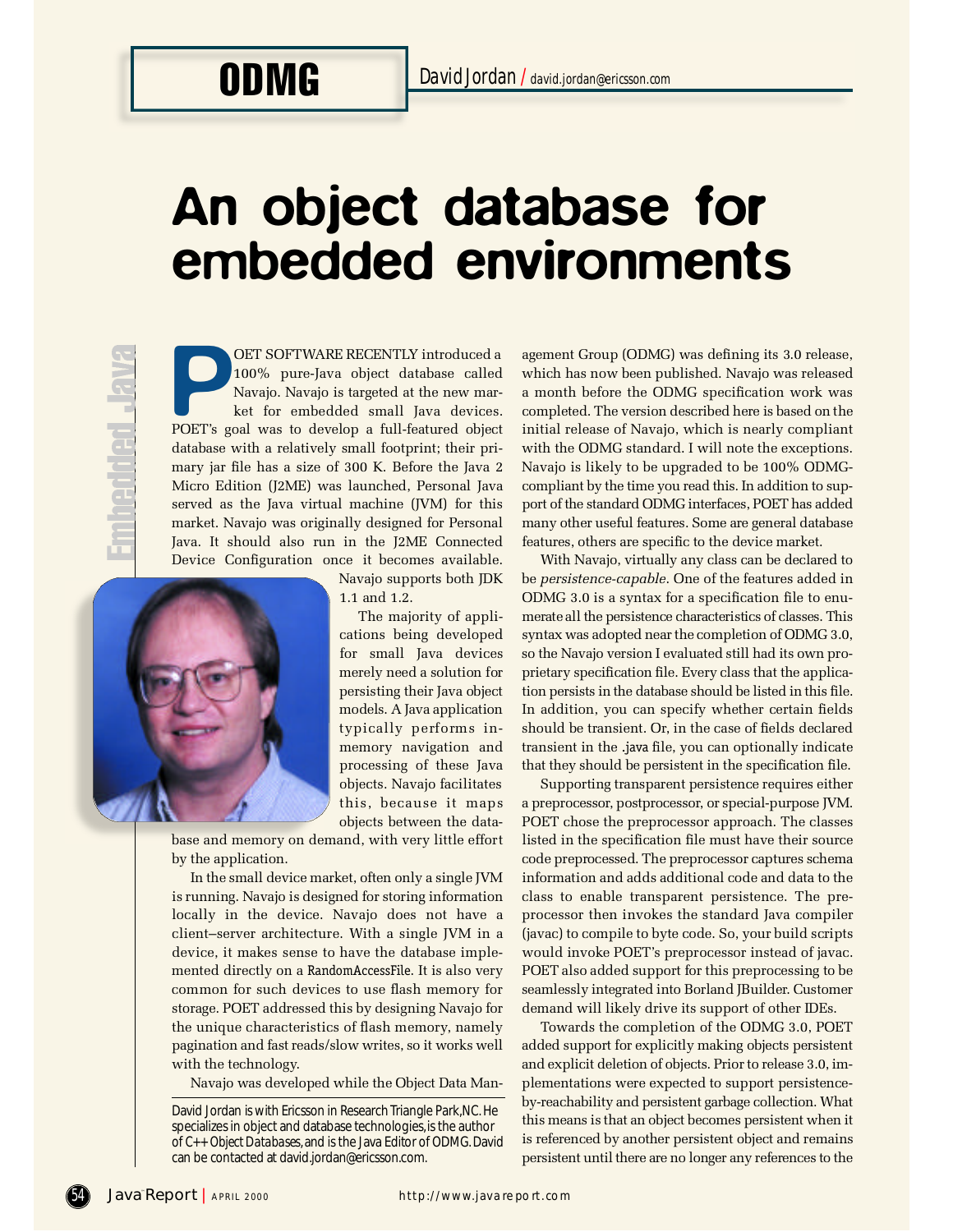**Deninen** 

object in the database, at which point the object is garbage collected. Navajo does not support persistent garbage collection; however, it does support persistence-by-reachability. POET chose not to include persistent garbage collection because it would have increased Navajo's footprint beyond the market requirement of the small device market. Due to the late adoption of these features in ODMG, Navajo has a different syntax for them. But by the time you read this, they are likely to support the standard ODMG syntax.

Navajo supports an extensive set of collections. In addition to having collections that support all the ODMG interfaces, it has a collection for every collection interface defined in Sun's Collection API. These collections contain references to objects. In addition, Navajo has a few collections that specifically store String instances. See Table 1 for a listing of each Navajo collection and the standard interfaces it supports.

An *extent* in an object database is the mechanism used by an application to access all the instances of a class (or a class and its subclasses). Except for support of subclasses, this is similar to a table in a relational database. Navajo supports extents, even though the ODMG has not established a standard interface for extents.

Navajo also supports *multi-field indexes* on a class. An index is associated with a particular class. An application can iterate from the beginning entry of an index or establish a starting location in the index by providing a key with values for one or more of the indexed fields.

Navajo provides extensive transaction capabilities. Navajo transactions support the expected ACID transaction properties of atomicity, consistency, isolation, and durability. All four transaction isolation levels defined in SQL92 are supported. An application can begin, commit, checkpoint, and abort a transaction. A commit ends a transaction and removes Navajo's references to objects in the application cache. A checkpoint commits the current updates to the database, but implicitly begins a new transaction and preserves all the objects (and their locks) in the cache. There is also an option to downgrade write locks to read locks at a checkpoint to allow for a higher degree of concurrency.

Locks are implicitly acquired as the application accesses and modifies objects, but Navajo also supports explicit locking. All locking is performed on an object-basis. Navajo supports a pessimistic, strict, two-phase locking strategy. If a lock cannot be immediately granted to a transaction, the transaction waits for a given time-out period for the lock to be released. The time-out duration can be set by the application. When a lock is released, multiple transactions may be attempting to acquire the lock, yet only one can acquire the lock at a time. So each transaction makes a given number of retry attempts, the application can set a parameter to determine the number of retries.

It is also possible for an application to assign *priority levels* to transactions. Higher priority transactions have precedence over lower priority transactions in acquiring locks. A priority-significance value (again a settable parameter) defines the difference in priority required for a higher-priority transaction to abort a lower-priority transaction to acquire a lock. And naturally, if there are multiple transactions waiting when a lock is released, the highest priority transaction acquires the lock.

Navajo allows a JVM to have one or multiple concurrent transactions executing. Each executing transaction has its own cache of objects it manages in the JVM. This is necessary to preserve the isolation of the transactions. All possible combinations of threads and transactions are supported. The simplest application has one thread executing one transaction. One thread can participate in multiple transactions. Another alternative is to have multiple threads, each with its own transaction that it manages. Each thread can be handling a different "client," with Navajo handling all the concurrency issues. Finally, Navajo allows for multiple threads to share one or many transactions. This is the most complex thread-transaction application archi-

| labic 1. Teavalo concettoris support for Obimo and suit interfaces. |                                                                 |                                                               |
|---------------------------------------------------------------------|-----------------------------------------------------------------|---------------------------------------------------------------|
| Poet Navajo<br>Collection                                           | <b>ODMG 3.0 Collection</b><br>Interface                         | <b>Sun Collection</b><br><b>API Interface</b>                 |
| Array0f0bject                                                       | DArray                                                          | List                                                          |
| Array0fString                                                       | DArray (with String substituted<br>for Object for element type) | List (with String substituted<br>for Object for element type) |
| Baq0f0bject                                                         | <b>DBaq</b>                                                     | Collection                                                    |
| List0f0bject                                                        | DList                                                           | List                                                          |
| List0fString                                                        | DList (with String substituted<br>for Object for element type)  | List (with String substituted<br>for Object for element type) |
| Map0f0bjectTo0bject                                                 | DMap                                                            | Map                                                           |
| Map0fStringTo0bject                                                 | DMap (with String substituted<br>for Object for key type)       | Map (with String substituted<br>for Object for key type)      |
| Set0f0bject                                                         | <b>DSet</b>                                                     | Set                                                           |
| SortedMap0f0bjectTo0bject                                           |                                                                 | SortedMap                                                     |
| SortedSet0f0bject                                                   |                                                                 | SortedSet                                                     |

### Navajo collections support for ODMG and Sun interfa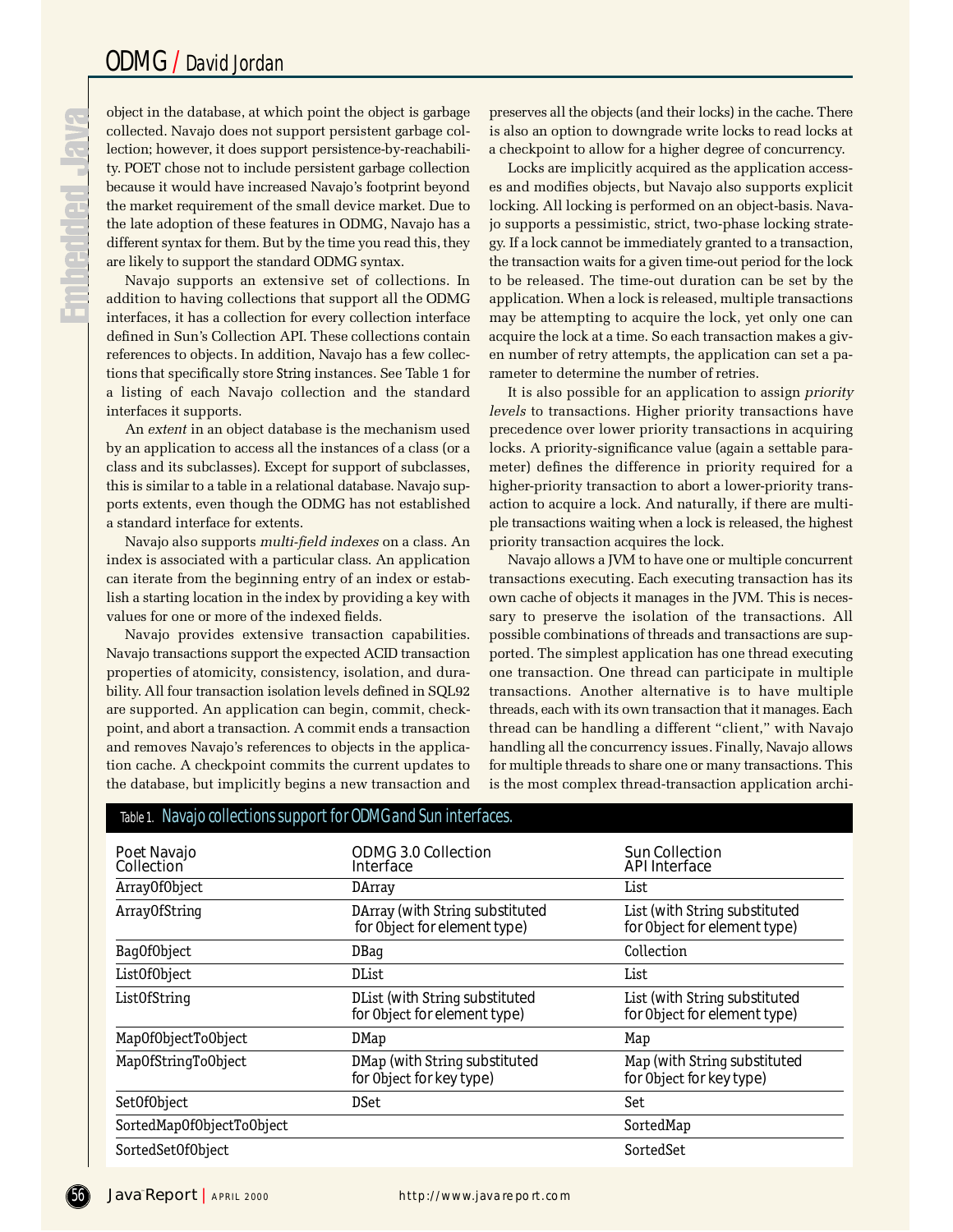tecture and requires the application to perform some of its own concurrency control. But as you can see, Navajo p rovides complete flexibility so that you can organize your application's thread architecture any way you wish.

Navajo also supports *nested transactions*. While a transaction is executing, the application can initiate a nested transaction. This nested transaction may commit or abort. If it commits, the objects changed by the nested transaction have their state associated with the containing transaction. If the transaction is aborted, then the objects in the containing transaction have the same state they had prior to the start of the nested transaction. No work is committed to the database itself until the outermost transaction commits successfully.

Navajo provides a number of features that allow the application to help govern the cache management policies used. The application can control the size of the cache. This is important in small device markets that only can provide a limited amount of cache space. Navajo can automatically swap some objects from the cache to storage if the application requires more objects than will fit in the cache. Several parameters are provided to control this behavior.

The fields of a persistence-capable class can be either persistent or transient. When objects are read into memory, transient fields are set to a null or zero value by default. If the application wants to initialize them to some other value, Navajo provides a Constraints interface that allows the application to perform some processing after an object has been read from the database and before an object is written or removed from the database.

Navajo also supports event notification, using a JavaBeans-compliant interface. Applications can get notification of:

- 1 . Opening and closing of databases.
- 2 .Beginning, committing, and aborting of transactions.
- 3 . Reading and writing of persistent objects.
- 4 . Other clients' updates, deletes, and concurrency operations on a specific object or all objects of a class.
- 5. Throwing of exceptions.

6. Application-defined events.

Standard EventListener and EventObject interfaces from java.util are used. Applications can use these facilities to be notified of various database-related activities as they occur.

Navajo is targeted for applications like mobile PDAs that may be managing Personal Information Management (PIM) data. This data often needs to be synchronized with application data found on other systems, such as the user's desktop system or corporate data stores. POET does not provide a complete end-to-end solution, that would seamlessly integrate and synchronize the disparate data stores. No standards exist in the industry for these facilities, nor are there any market-leading solutions. POET therefore decided to p rovide a toolkit supplying the underlying technology to enable synchronization. Two services are currently provided: XML import/export and a log service.